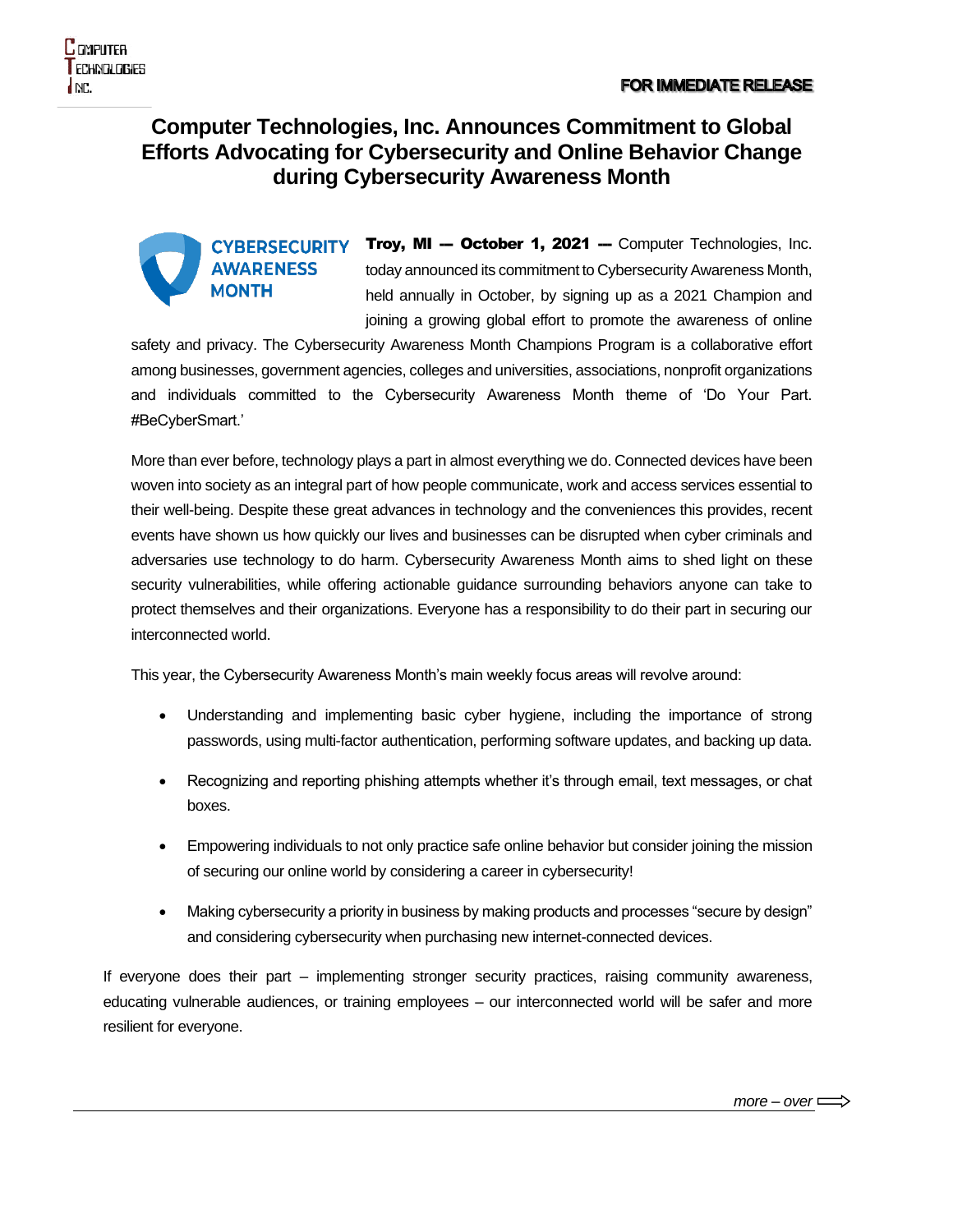Now in its 18th year, Cybersecurity Awareness Month continues to build momentum and impact with the ultimate goal of providing everyone with the information they need to stay safer and more secure online. Computer Technologies, Inc. is proud to support this far-reaching online safety awareness and education initiative which is co-led by the [National Cyber Security Alliance a](https://staysafeonline.org/)nd the [Cybersecurity and Infrastructure](https://www.dhs.gov/CISA)  Agency (CISA) [of the U.S. Department of Homeland Security.](https://www.dhs.gov/CISA)

For more information about Cybersecurity Awareness Month 2021 and how to participate in a wide variety of activities, visit [staysafeonline.org/cybersecurity-awareness-month/.](https://staysafeonline.org/cybersecurity-awareness-month/) You can also follow and use the official hashtag #BeCyberSmart on social media throughout the month.

## **About Computer Technologies, Inc.:**

Computer Technologies, Inc., established in 1991, is a woman-owned, IT Support and Cybersecurity solutions company headquartered in Troy, Michigan. Computer Technologies specializes in helping fast growing small businesses use technology to increase efficiency, reduce costs and increase profits/stay within or reduce budget. Solutions include cybersecurity solutions, technology strategic planning, business continuity and disaster recovery services, cloud computing solutions, managed IT services and VoIP phone systems. The Company can be reached at [www.cti-mi.com](http://www.cti-mi.com/) or (248) 362-3800.

## **About Cybersecurity Awareness Month:**

Cybersecurity Awareness Month is designed to engage and educate public- and private-sector partners through events and initiatives with the goal of raising awareness about cybersecurity to increase the resiliency of the nation in the event of a cyber incident. Since the Presidential proclamation establishing Cybersecurity Awareness Month in 2004, the initiative has been formally recognized by Congress, federal, state, and local governments and leaders from industry and academia. This united effort is necessary to maintain a cyberspace that is safer and more resilient and remains a source of tremendous opportunity and growth for years to come. For more information, visi[t staysafeonline.org/cybersecurity-awareness-month/.](https://staysafeonline.org/cybersecurity-awareness-month/)

## **About National Cyber Security Alliance**

The National Cyber Security Alliance is a nonprofit alliance on a mission to create a more secure connected world. We enable powerful, public-private partnerships in our mission to educate and inspire individuals to protect themselves, their families, and their organizations for the collective good. Our primary partners are the Department of Homeland Security's Cybersecurity and Infrastructure Security Agency (CISA) and our Board of Directors, which includes representatives from ADP; AIG; Bank of America; Cofense; Discover; Eli Lilly and Company; ESET North America; Facebook; KnowBe4; La-Z-Boy; Lenovo; Marriott International; Mastercard; Microsoft; Mimecast; NortonLifeLock; Paubox; Proofpoint; Raytheon Intelligence & Space; Terranova Security; US Bank; VISA; Wells Fargo. The National Cyber Security Alliance's core efforts include Cybersecurity Awareness Month (October); Data Privacy Day (Jan. 28); Identity Management Day; and CyberSecure My Business™. For more information on the National Cyber Security Alliance, please visit [https://staysafeonline.org.](https://staysafeonline.org/)